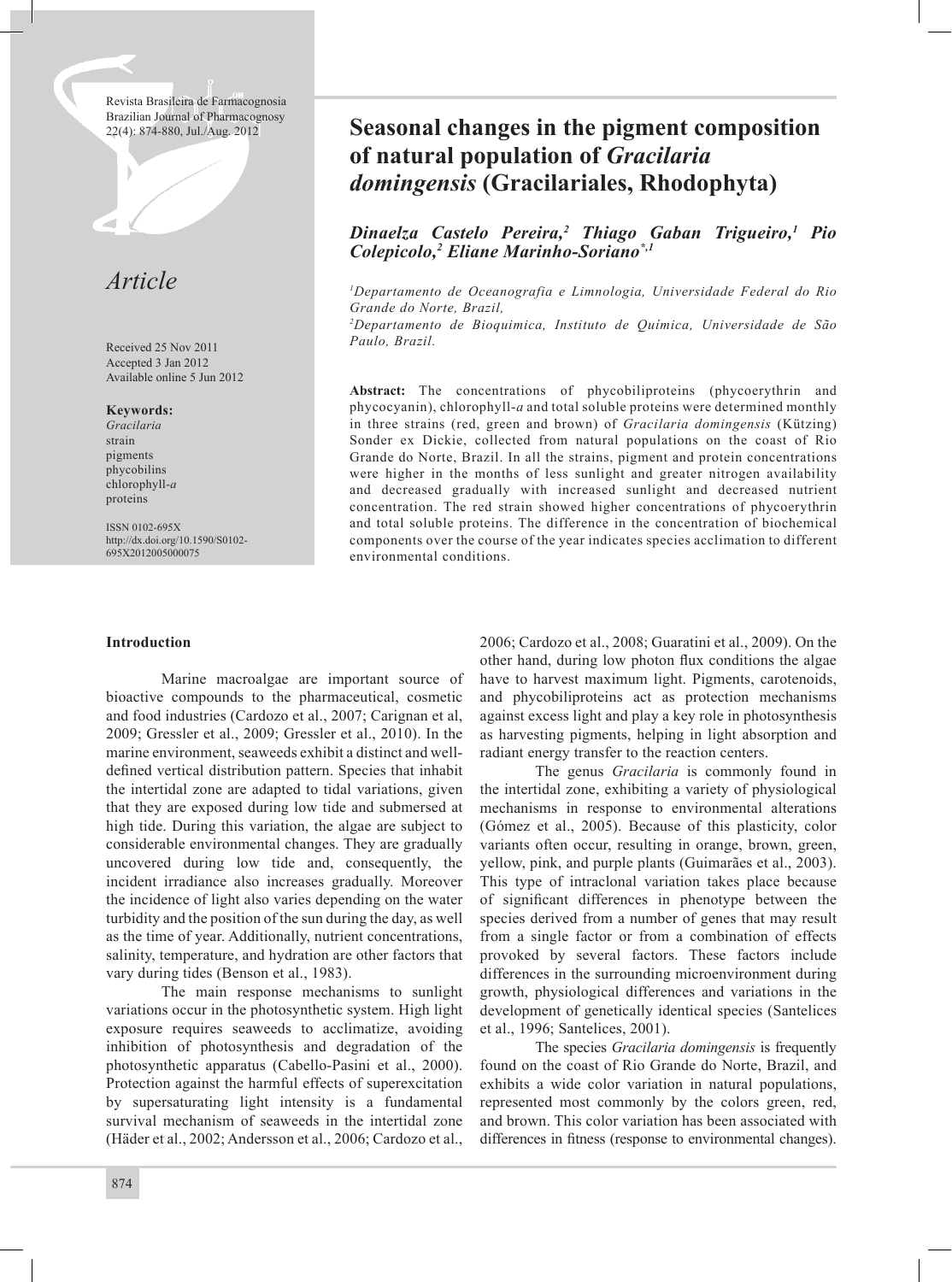However, studies of the differences in the physiological characteristics of these strains in the field are scarce. In this work, protein, phycobiliproteins and chlorophyll-*a*  were assessed seasonally in natural populations of *G. domingensis* in the green, red, and brown variants living in the same area and exposed to different environmental conditions during the year.

## **Materials and Methods**

The study was conducted between July, 2007, and April, 2008. Color variants (red, green, and brown) of *Gracilaria domingensis* Sonder ex Dickie (Gracilariaceae, Rhodophyta) were collected  $(n = 9)$  during low tide in the intertidal zone at the Rio do Fogo beach (5º 16'37.54" S; 35º 22'37.34" W), Rio Grande do Norte, Brazil. There are two well-defined seasons in this region: the rainy season from March to July and the dry season from August to February.

The study site is characterized by a wide intertidal zone  $(\sim 250 \text{ m})$  with many sandstone rocks and shallow tide pools  $(\sim 15 \text{ cm})$  that form during low tide. There is great species diversity in this zone, mainly of the genus *Gracilaria*, which remains completely exposed to atmospheric conditions during low tide. After collection, the seaweeds were taken to the laboratory in isothermal boxes containing sea water. They were cleaned of epiphytes and frozen. Before pigment and protein analysis, the seaweeds were lyophilized until constant weight was obtained.

## *Environmental parameters*

The environmental parameters temperature, salinity, pH and dissolved nutrients  $(NH_4^+, NO_3, NO_2)$ and  $PO<sub>4</sub><sup>3</sup>$ ) were determined simultaneously with seaweed collection. Dissolved nutrient concentrations were measured using the methodology described by Strickland & Parsons (1972). Rainfall and photosynthetically active radiation (PAR) data were obtained from the Meteorological Station of the Brazilian National Institute of Space Research (INPE). Rainfall was obtained by adding the daily values for each month and, for PAR values, a monthly mean was calculated from daily measurements with data collected between 6 and 18 h at intervals of 30 min.

# *Phycobiliproteins*

For each seaweed sample, one fragment (apex) of 90 mg DW was macerated in liquid nitrogen and submersed in 5 mL of 0.1 M phosphate buffer (pH 6.8). The extract with the seaweed was maintained in the dark overnight at 4 °C. It was then centrifuged at 10000 g for 20 min. The supernatant was collected and absorption measurements were performed. Phycoerythrin (PE) and phycocyanin (PC) were calculated according to the formula proposed by Beer & Eshel (1985).

# *Total soluble proteins*

Total soluble proteins and biliproteins were determined in the same extract. The concentrations were measured according to Bradford (1976). Protein content was obtained on a UV-Vis absorption spectrophotometer at 595 nm using bovine serum albumin (BSA) solutions as standard.

# *Chlorophyll*-a

For each seaweed sample, a fragment (apex) of 75 mg DW was macerated in liquid nitrogen and submersed in 1.5 mL of methanol:dimethylformamide. The extract with the seaweed was submitted to ultrasound in an ultrasonic cleaning bath for 15 min  $(\sim 10^{\circ}$ C) and maintained in the dark overnight at 4 °C. The extract was then centrifuged at 10000 rpm for 5 min. The supernatant was collected and filtered through a 0.45 µm filter. The pigment was separated by high-performance liquid chromatography (HPLC), according to Guaratini et al (2005).

# *Statistical analyses*

The differences in environmental parameter values between the different months of the study were tested using analysis of variance (one-way ANOVA or the corresponding non-parametric Kruskal-Wallis). The differences in the mean concentrations of proteins and pigments between the different strains of *G. domingensis*  and over the different months of the study were tested using analysis of variance (two-way ANOVA), along with the Student Newman-Keuls test for multiple comparisons. The protein and pigment concentrations in each strain were correlated (using multiple regression) with the environmental parameters to estimate the environmental response of each strain studied.

## **Results**

All of the environmental parameters determined varied significantly throughout the year (Table 1). Rainfall and PAR showed inverse tendencies (Figure 1).

## *Total Soluble Proteins*

The highest mean concentration was recorded in the red variant  $(27.04 \pm 1.07 \text{ mg} \cdot \text{g}^{-1} \text{DW})$ , followed by the brown strain (20.24 mg.g<sup>-1</sup> DW); the green strain  $(0.88 \text{ mg} \cdot \text{g}^{-1} \text{DW})$  presented the lowest concentration. The three strains followed the same trend during the year and showed significant statistical differences in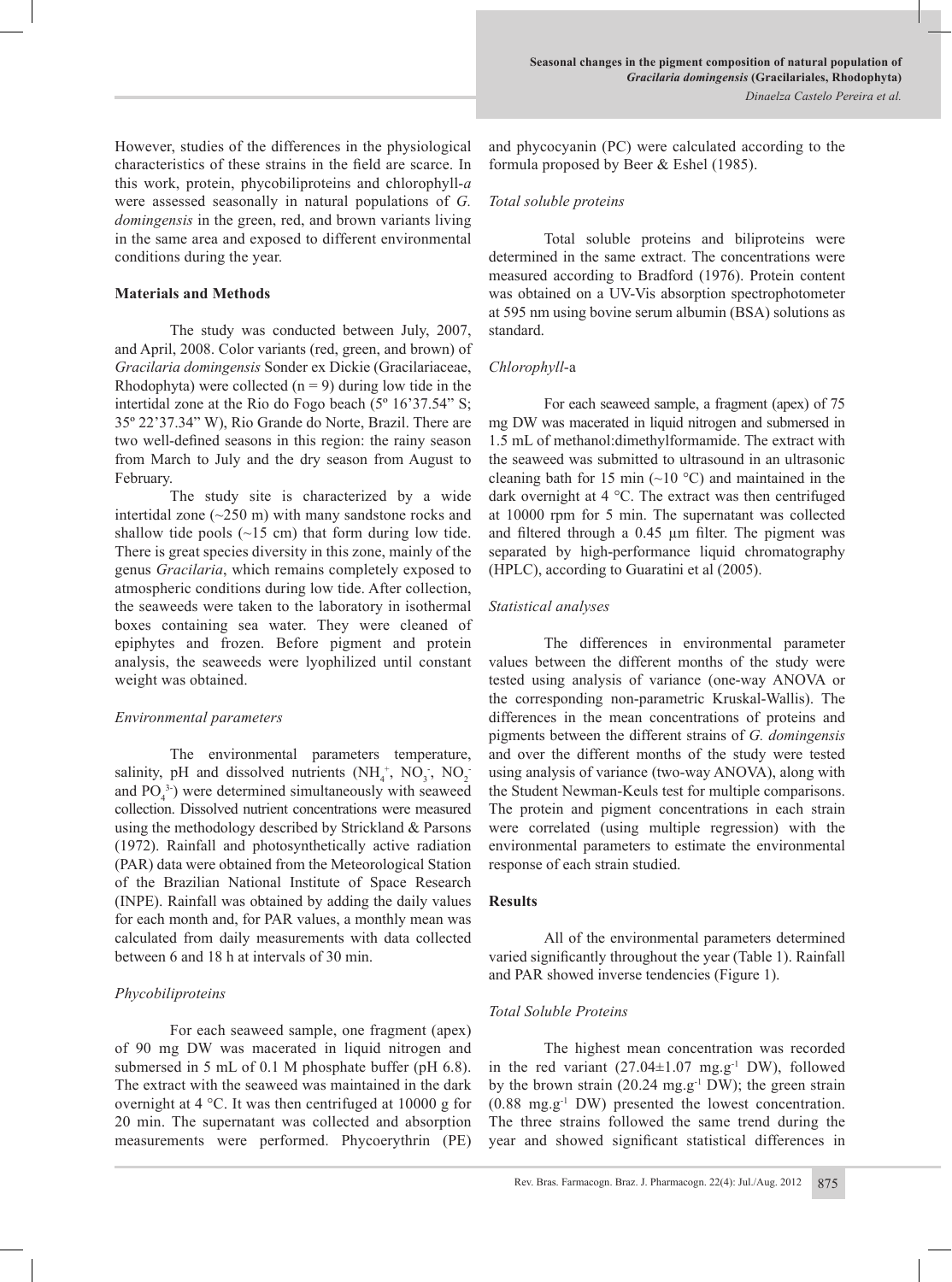the concentrations between months  $(p<0.001)$ . Protein concentrations in the red, green and brown strains were associated mainly with the temperature (positively) and with the available concentrations of ammonium (positively) and orthophosphate (negative) in the seawater  $(r = 0.88, p < 0.05; r = 0.81; p < 0.05; r = 0.81; p < 0.05,$ respectively). These variables accounted for 77% of the variance in the protein concentration in the red strain, 66% in the green strain and 61% in the brown strain.



**Figure 1.** Monthly variation of rainfall and photosynthetically active radiation (PAR) in Rio do Fogo, Northeastern Brazil. The rainfall data represent the sum of precipitation during the month and PAR data represent the monthly mean, calculated from daily measurements recorded during the period of 6 and 18 h at intervals of 30 min.

# *Phycoerythrin*

The phycoerythrin concentrations of the red strain were statistically different from those of the green and brown strains in all months of the study  $(p<0.001)$ except April (Figure 2). However, the brown strain did not differ from the green strain in any of the months (*p*>0.05). The highest concentrations were observed in the red strain  $(7.69 \text{ mg} \cdot \text{g}^{-1} \text{DW})$  and the lowest in the green strain  $(0.009 \text{ mg} \cdot \text{g}^{-1} \text{ DW})$ . These pigment concentrations also varied between the months  $(p<0.001)$ .

The phycoerythrin concentration was affected differently in the three strains in each month. There was a highly significant correlation between the months of the year and the strain  $(p<0.001)$ , which is an indication of differences in the fitness of these colour mutants.

The concentrations of phycoerythrin in the red, green and brown strains correlated with the analyzed nitrogenated nutrients (positive effect) and orthophosphate (negative effect) ( $r = 0.93$ ;  $p < 0.001$ ;  $r = 0.83$ ;  $p < 0.05$ ). These nutrients account for 86% ( $r^2 = 0.86$ ) of the effect in the red strain, 68% in the green strain and 84% in the brown strain.

#### *Phycocyanin*

Pairwise comparisons showed that the phycocyanin concentrations in the green and brown strains were similar in all months except June, when the green strain differed from both the brown and red strains. In addition, the red strain differed significantly from the other two  $(p<0.05)$  only in 6 of the 12 months. The red strain showed the lowest concentration (0.03 mg.g-1 DW).

In the red, green and brown strains, the phycocyanin concentration was directly proportional to the availability of ammonium ion in the seawater  $(r =$ 0.73,  $p<0.001$ ;  $r = 0.74$ ,  $p = 0.002$ ;  $r = 0.88$ ,  $p<0.001$ , respectively), affecting phycocyanin concentration by ca. 53% ( $r^2 = 0.53$ ), 55% and 79%, respectively. Only in the brown strain was a significant correlation found

**Table 1.** Environmental parameters monitored during the study period.

| $\mathbf{r}$                                                                                        | $\tilde{}$<br>$\sim$ 1 |                    |                    |                        |
|-----------------------------------------------------------------------------------------------------|------------------------|--------------------|--------------------|------------------------|
| <b>Environmental Parameter</b>                                                                      | Range                  | $Mean \pm SD$      | <b>ANOVA</b>       | Probability            |
| Salinity (PSU)                                                                                      | 32.5-39.5              | $35.25 \pm 1.55$   | 17.14 <sup>b</sup> | $< 0.05^{\text{a}}$    |
| Temperature $(^{\circ}C)$                                                                           | 28-33.5                | $31.28 \pm 1.28$   | 17.92 <sup>b</sup> | $< 0.05^{\text{a}}$    |
| pH                                                                                                  | 8.02-8.57              | $8.34 \pm 0.17$    | 17.63 <sup>b</sup> | $< 0.05^{\text{a}}$    |
| Phosphate $(\mu$ mol. $L^{-1})$                                                                     | $0.03 - 0.86$          | $0.23 \pm 0.19$    | 24.66 <sup>b</sup> | $< 0.05^{\text{a}}$    |
| Nitrate $(\mu mol.L^{-1})$                                                                          | $0.13 - 3.95$          | $1.57 \pm 1.30$    | 28.14 <sup>b</sup> | $< 0.001$ <sup>a</sup> |
| Nitrite $(\mu$ mol. $L^{-1}$ )                                                                      | $0.17 - 0.39$          | $0.26 \pm 0.07$    | 19.40 <sup>b</sup> | $< 0.05^{\text{a}}$    |
| Ammonium ion $(\mu$ mol. $L^{-1})$                                                                  | $0.51 - 7.59$          | $2.24 \pm 2.20$    | $280.07$ °         | $< 0.001$ <sup>a</sup> |
| Rainfall (mm)                                                                                       | 16-560                 | 158±182.58         | $20.15^{\rm b}$    | $< 0.05^{\text{a}}$    |
| PAR $(\mu$ mol•photons•m <sup>-2</sup> .s <sup>-1</sup> )                                           | 616.8-2263.9           | $1722.7 \pm 691.4$ | 26.21 <sup>b</sup> | $< 0.05^{\text{a}}$    |
| "Significant at the level of 0.05; <sup>b</sup> H-Kruskal-Wallis ANOVA; <i>'Fcal</i> -One Way ANOVA |                        |                    |                    |                        |

876 Rev. Bras. Farmacogn. Braz. J. Pharmacogn. 22(4): Jul./Aug. 2012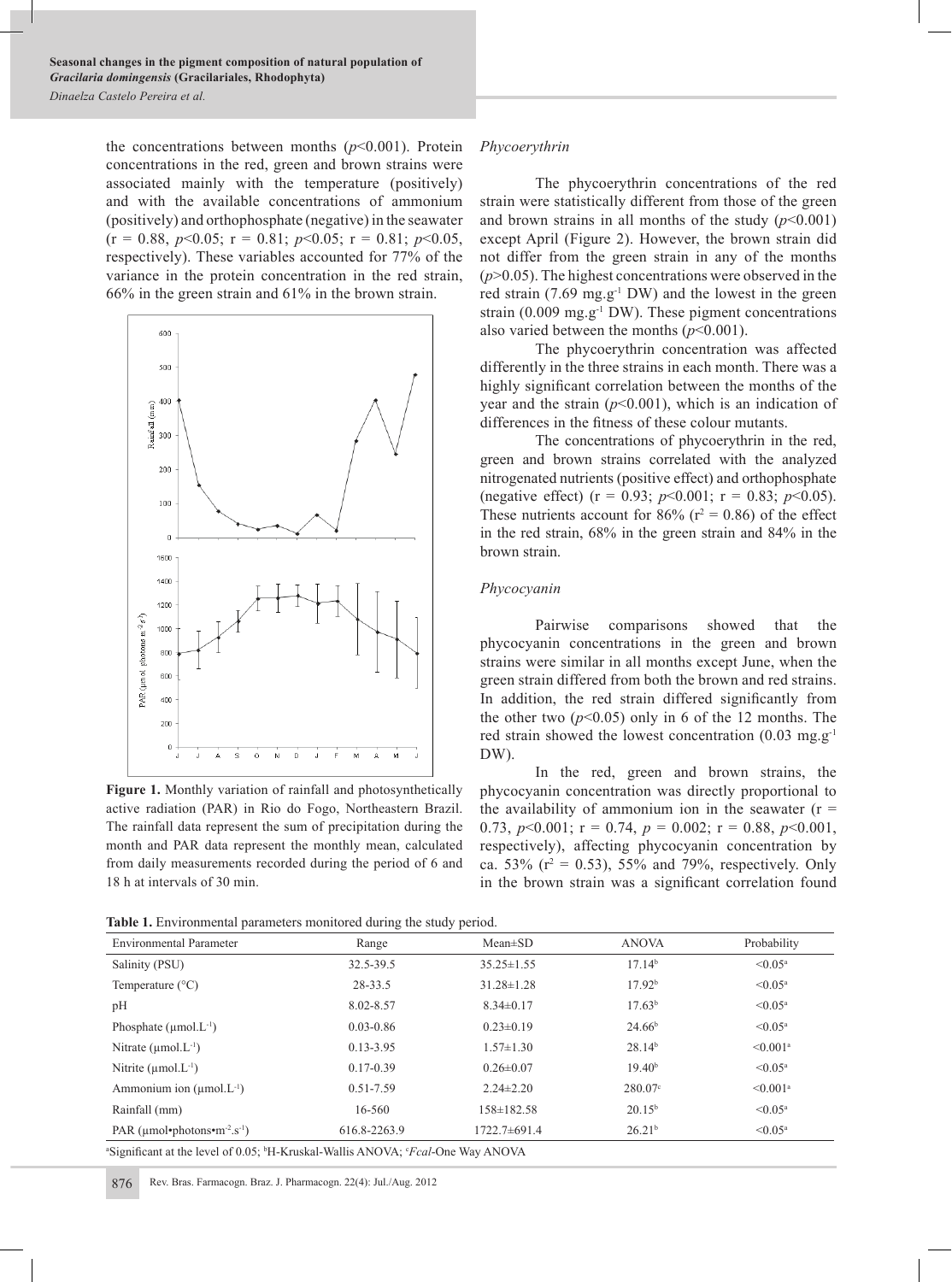*Dinaelza Castelo Pereira et al.*



**Figure 2.** Monthly variation of protein and pigment contents in the three strains (red, green and brown) of *Gracilaria domingensis* collected during low tides in Rio do Fogo, a city localized in Northeastern Brazil. Data represent mean±SD (n  $= 9$ ).

with other environmental parameters (nitrate, nitrite and orthophosphate). The correlation with orthophosphate was negative.

## *Phycocyanin/Phycoerythrin*

The Phycoerithrin/Phycocyanin ratio was higher in the red strain during the entire study period. The highest values were registered in October for the red strain (320.9) and the lowest for the brown and green strains (0.75).

#### *Chlorophyll*-a

The chlorophyll-*a* concentration did not differ between the red and green strains  $(p>0.05)$ , except in May. The green strain showed the highest concentration  $(0.5 \text{ mg} \cdot \text{g}^{-1} \text{DW})$  in May. In March, the red and green strains showed the lowest concentration  $(0.02 \text{ mg} \cdot \text{g}^{-1})$  DW) (Figure 2).

The chlorophyll-a concentration in the red strain was related mainly to water temperature  $(p<0.001)$ , rainfall  $(p=0.026)$  and the available nitrate (*p*=0.001) and orthophosphate (*p*=0.005) concentrations in the environment. Temperature, rainfall and nitrate concentration influenced positively, whereas orthophosphate had a negative influence. These variables affected chlorophyll-a in the red strain by up to  $70\%$  (r=0.83; r<sup>2</sup>=0.70).

In the green, red and brown strains, the chlorophyll-*a* concentration was related  $(r=0.86; r^2=$ 0.75) to temperature (*p*=0.0020; *p*=0.004; *p*=0.004, respectively) and nitrate concentration (*p*<0.001; *p*=0.003; *p*=0.003, respectively). These parameters acted positively and affected the chlorophyll-*a* concentration in the green strain by  $75\%$  ( $r^2=0.75$ ) and in the red and brown strains by  $66%$  ( $r^2=0.66$ ).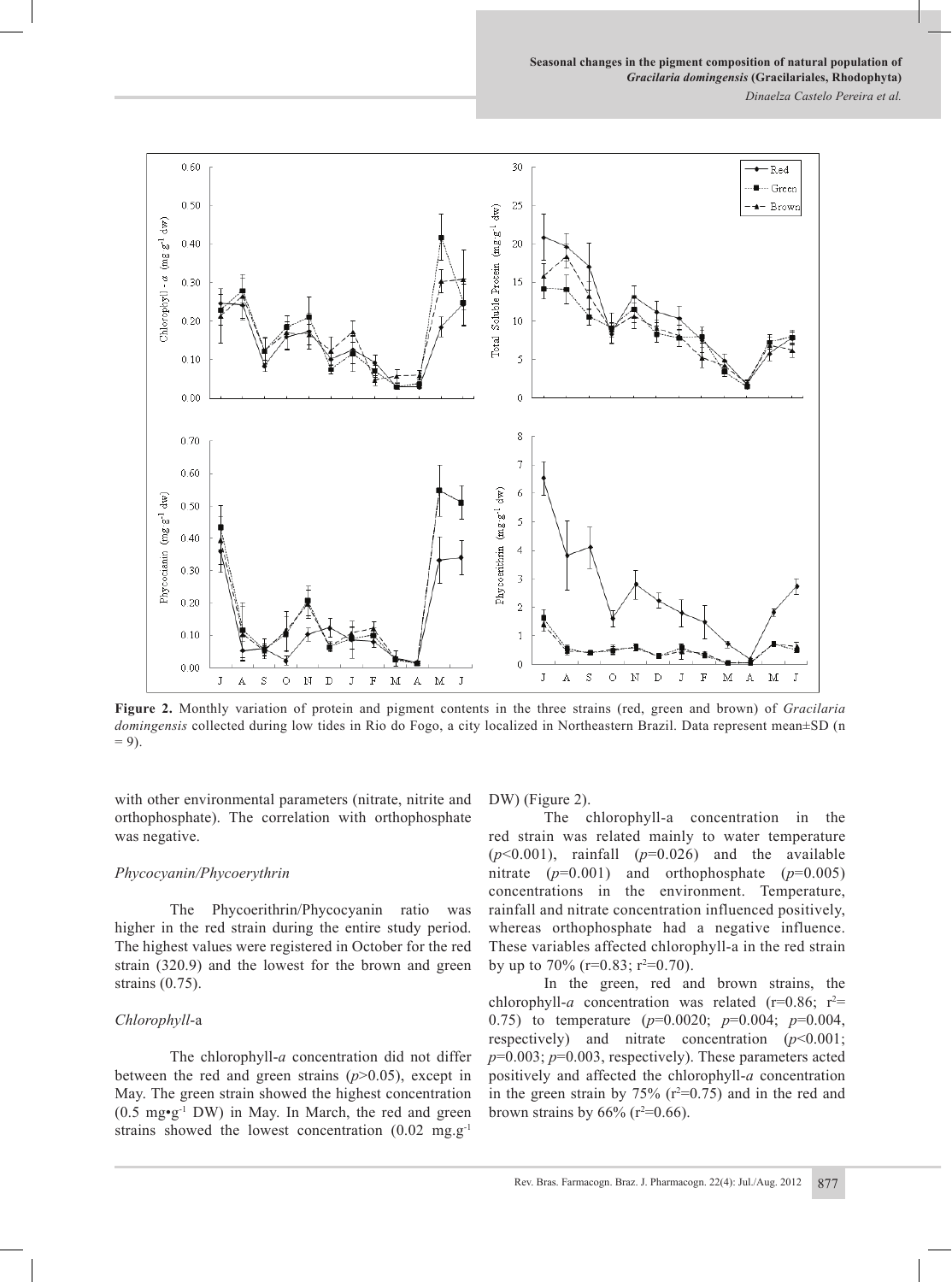## **Discussion**

The capacity of a genotype to modify its phenotype as a function of environmental alterations is considered to be crucial for the adaptation of an organism to the spatial and temporal dynamics of the environment it inhabits (Barros et al., 2003; Monro & Poore, 2005). Seaweeds have been described as highly mutable organisms (Lobban & Harrrison, 1997; Collado-Vides, 2002) and these mutations can affect a wide variety of phenotypes, including morphology, pigmentation, chemical composition and expression of sexual characters (Poore & Fagerstrõm, 2000).

The analyses of phycoerithrin and the proteins of the red, green and brown strains pointed to significant differences only between the red and green strains  $(p<0.001)$ , a finding that suggests different acclimatization strategies. The red strain had the highest concentration and the green strain the lowest. These strains also showed a slight difference in phycocyanin and chlorophyll-*a* concentrations in some months. These results corroborate those of earlier studies using color variants of other species of Rhodophyceae (Kursar et al., 1983; Dawes, 1992; Guimarães et al., 2003; Plastino et al., 2004; Yokoya et al., 2007).

The total soluble proteins and the pigments showed a tendency to decrease at the beginning of the study. The highest concentrations were recorded in the months with lowest sunlight (July, August, May and June) and the lowest in the months with elevated sunlight levels (December, January and February). These variations are similar to those described by other authors, who reported an increase in total soluble proteins and phycobiliproteins in winter and a drop in summer (Kosovel & Talarico, 1979; Rosenberg & Ramus, 1982; Campbell et al., 1999; Aguilera et al., 2002; Orduña-Rojas et al., 2002). In this study, the association between high protein and pigment concentrations, lower solar irradiance and high nitrogen concentrations was clear.

The decrease in phycobiliprotein, chlorophyll-*a* and protein can be associated with nitrogen availability and light conditions. The significantly reduction in chlorophyll-*a* and protein during high light months indicates photo-oxidative damage and a decrease in photosystem number. This hypothesis was confirmed by the bleaching observed in the summer months in the strains, noticeably in the red and brown strains. This observation also indicates a higher capacity of photoprotection in the green strain than the others, which is probably related to the higher concentration of zeaxanthin.

The winter in Northeast Brazil is characterized by very abundant rainfall, a reduction in radiation and an increase in water turbidity and nitrogen concentration.

These environmental conditions are the inverse of those observed in the summer months and result in strategic alterations of the pigment levels (increase) in order to optimize and maximize the harvesting of light and, consequently, the photosynthetic rates. According to Lapointe (1981), the alterations in pigment concentration are determined by the interaction between two factors, light intensity and nutrient availability. This interaction determines whether the pigment concentration should increase or decrease in order to increase the photosynthetic capacity and avoid photodamage (Sigaud-Kutner et al., 2002; Pinto et al., 2003).

The green strain exhibited a different organization of the phycoerythrin/phycocyanin ratio in the phycobilisomes. This reorganization results in a different light absorption spectrum, given that phycoerythrin absorbs light in the green and blue regions of the visible spectrum and phycocyanin in the red (Glazer, 1985; López-Figueroa, 1991). Therefore, it can be surmised that the green strain increased its phycocyanin/phycoerythrin ratio in order to modify its response to incident light, thereby optimizing and preserving the functioning of the photosynthetic apparatus. This hypothesis agrees with that of Yokoya et al. (2007), who concluded that the green strain of *Hypnea musciformis* is better adapted to environments with high irradiance levels.

The seven-fold higher phycoerythrin concentration registered in the red strain than in the green strain is apparently not a deficiency, but rather a new strategy of the photosynthetic apparatus since this strain was readily found during all months of study. Moreover, it was observed that, during the high light months, the green strain predominated in the environment and showed the better conditions. This suggests that the green strain has a greater ability to protect the photosynthetic apparatus under conditions of high light.

#### **Acknowledgements**

This work was supported by FAPESP, CAPES, CNPq, Ministério da Saúde, Ministério de Ciência e Tecnologia, NAP-USP de Biodiversidade Marinha and CNPq-INCT-Redoxoma.

#### **References**

- Aguilera J, Bischof K, Karsten U, Hanelt D, Wiencke C 2002. Seasonal variation in the ecophysiological patterns in macroalgae from an Artic fjord. II. Pigment accumulation and biochemical defence systems against high light stress. *Mar Biol 140*: 1087-1095.
- Andersson M, Schubert H, Pedersén M 2006. Different patterns of carotenoid composition and photosynthesis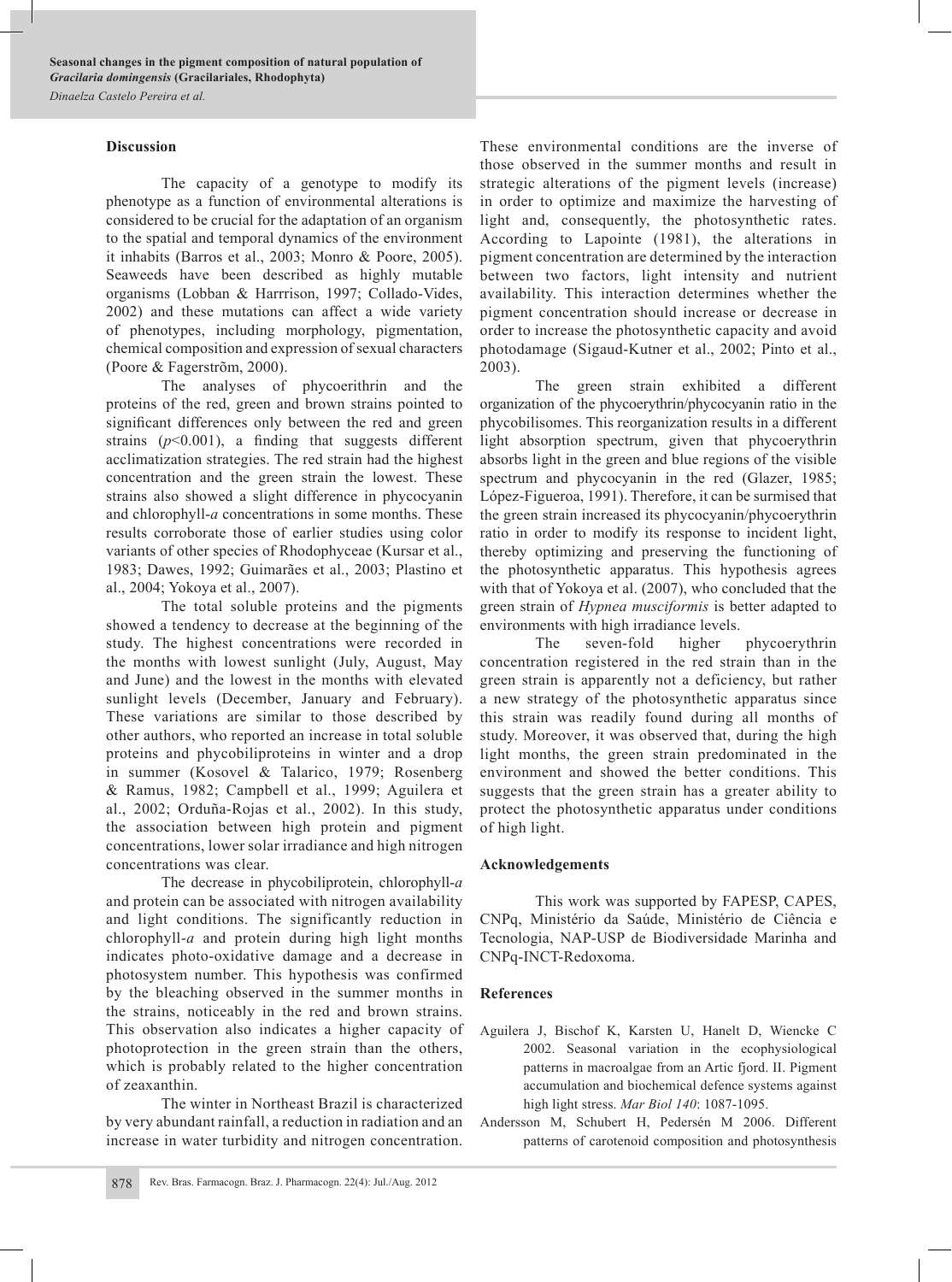acclimation in two tropical red algae. *Mar Biol 149*: 653-665.

- Beer S, Eshel A 1985. Determining phycoerythrin and phycocyanin concentrations in aqueous crude extracts of red algae. *Aust J Mar Fresh Res 36*: 785-792.
- Barros MP, Pedersén M, Colepicolo P, Snoeijs P 2003. Selfshading phytoplankton communities against  $H_2O_2$ induced oxidative damage. *Aquat Microb Ecol 30*: 275- 282.
- Benson EE, Rutter JC, Cobb AH 1983. Seasonal variation in frond morphology and chloroplast physiology of the intertidal alga *Codium fragile* (Suringar) Hariot. *New Phytol 95*: 569-580.
- Bradford M 1976. A rapid and sensitive method for the quantitation of microgram quantities utilizing the principle of protein dye binding. *Anal Biochem 72*: 248-254.
- Cabello-Pasini A, Aguirre-von-Wobeser E, Figueroa F 2000. Photoinhibition of photosynthesis in *Macrosystis pyrifera* (Phaeophyceae), *Chondrus crispus* (Rodophyceae) and *Ulva lactuca* (Chlorophyceae) in outdoor culture systems. *J Photoch Photobio B 57*: 169-178.
- Cardozo KHM, Guaratini T, Barros MP, Falcão VR, Tonon AP, Lopes NP, Campos S, Torres MA, Souza AO, Colepicolo P, Pinto E 2007. Metabolites from algae with economical impact. *Comp Biochem Phys C 146*: 60-78.
- Cardozo KHM, Carvalho VM, Pinto E, Colepicolo P 2006. Fragmentation of mycosporine-like amino acids by hydrogen/deuterium exchange and electrospray ionisation tandem mass spectrometry. *Rapid Commun Mass Sp 20*: 253-258.
- Cardozo KHM, Vessecchi R, Carvalho VM, Pinto E, Gates PJ, Colepicolo P, Galembeck SE, Lopes NP 2008. A theoretical and mass spectrometry study of the fragmentation of mycosporine-like amino acids. *Int J Mass Spectrom 273*: 11-19.
- Carignan MO, Cardozo KHM, Oliveira-Silva D, Colepicolo P, Carreto JI 2009. Palythine-threonine, a major novel mycosporine-like amino acid (MAA) isolated from the hermatypic coral *Pocillopora capitata. J Photoch Photobio B 94*: 191-200.
- Collado-Vides L 2002. Clonal architeture in marine macroalgae: ecologial and evolutionary perspectives. *Evol Ecol 15*: 531-545.
- Campbell SJ, Bité JS, Burridge TR 1999. Seasonal patterns in the photosynthetic capacity, tissue pigment and nutrient content of developmental stages of *Undaria pinnatifida* (Phaeophyta: Laminariales) in Port Phillip bay, South-Eastern Australia. *Bot Mar 42*: 231-241.
- Dawes CJ 1992. Irradiance acclimation of the cultured Philippine seaweed, Kappaphycus alvarezii and *Euchema denticulatum. Bot Mar 35*: 189-195.
- Glazer A 1985. Light harvesting of phycobilisomes. *Ann Revs Biophys Biophys Chem 14*: 47-77.
- Gómez I, López-Figueroa F, Huovinen P, Ulloaa N, Morales

V 2005. Photosynthesis of the red alga *Gracilaria chilensis* under natural solar radiation in an estuary in southern Chile. *Aquaculture 244*: 369-382.

- Gressler V, Colepicolo P, Pinto E 2009. Useful strategies for algal volatile analysis. *Curr AnalChem 5*: 271-292.
- Gressler V, Yokoya NS, Fujii MT, Colepicolo P, Mancini J, Torres RP, Pinto E 2010. Lipid, fatty acid, protein, amino acid and ash contents in four Brazilian red algae species. *Food Chem 120*: 585-590.
- Guaratini T, Vessecchi R, Pinto E, Colepicolo P, Lopes NP 2005. Balance of xanthophylls molecular and quasi-molecular ions in electrospray ionization. *J Mass Spectrom 40*: 963- 968.
- Guaratini T, Cardozo KHM, Pinto E, Colepicolo P 2009. Comparison of diode array and electrochemical detection in the C30 reverse phase HPLC analysis of algae carotenoids. *J Brazil Chem Soc 9*: 1609-1616.
- Guimarães M, Plastino EM, Destombe C 2003. Green mutant frequency in natural population of *Gracilaria domingensis* (Gracilariales, Rhodophyta) from Brazil. *Eur J Phycol 38*: 165-169.
- Häder DP, Lebert M, Sinha RP, Barbieri ES, Helbling, EW 2002. Role of protective and repair mechanisms in the inhibition of photosynthesis in marine macroalgae. *Photoch Photobio Sci 1*: 809-814.
- Kosovel V, Talarico L 1979. Seasonal variation of phorosynthetic pigments in *Gracilaria verrucosa* (Huds.) Papenfuss (Florideophyceae-Gigartinales). *Boll Soc Adriat Sci 63*: 5-15.
- Kursar TA, Van Der Meer JP, Albert RS 1983. Lightharvesting system of red alga *Gracilaria tikvahiae*. 1. Biochemical analysis of pigment mutation. *Plant Physiol 73*: 353-360.
- Lapointe B 1981. The effects of light and nitrogen on growth, pigment content, and biochemical composition of *Gracilaria foliifera* v. *agustissima* (Giagartinales, Rhodophyta). *J Phycol 17*: 90-95.
- Lobban C, Harrison PJ 1997. *Seaweed Ecology and Physiology*. Cambridge: Cambridge University Press.
- López-Figueroa F 1991. Red, Green and Blue light photoreceptors controlling chlorophyll-*a*, biliprotein and total protein synthesis in the red alga *Chondrus crispus. Brit phycol J 26*: 383-393.
- Monro K, Poore AGB 2005. Light quantity and quality induce shade-avoiding plasticity in a marine macroalgae. *J Evolution Biol 18*: 426-435.
- Orduña-Rojas J, Robledo D, Dawes C J 2002. Studies on the tropical agarophyte *Gracilaria cornea* J.Agardh (Rhodophyta, Gracilariales) from Yucatán, Mexico. I. Seasonal physiological and biochemical responses. *Bot Mar 45*: 453-458.
- Pinto E, Nieuwerburgh LV, Barros MP, Pedersén M, Colepicolo P, Snoeijs P 2003. Density-dependent patterns of thiamine and pigments in production in Nitzschia microcephala. *Phytochemistry 63*: 155-163.